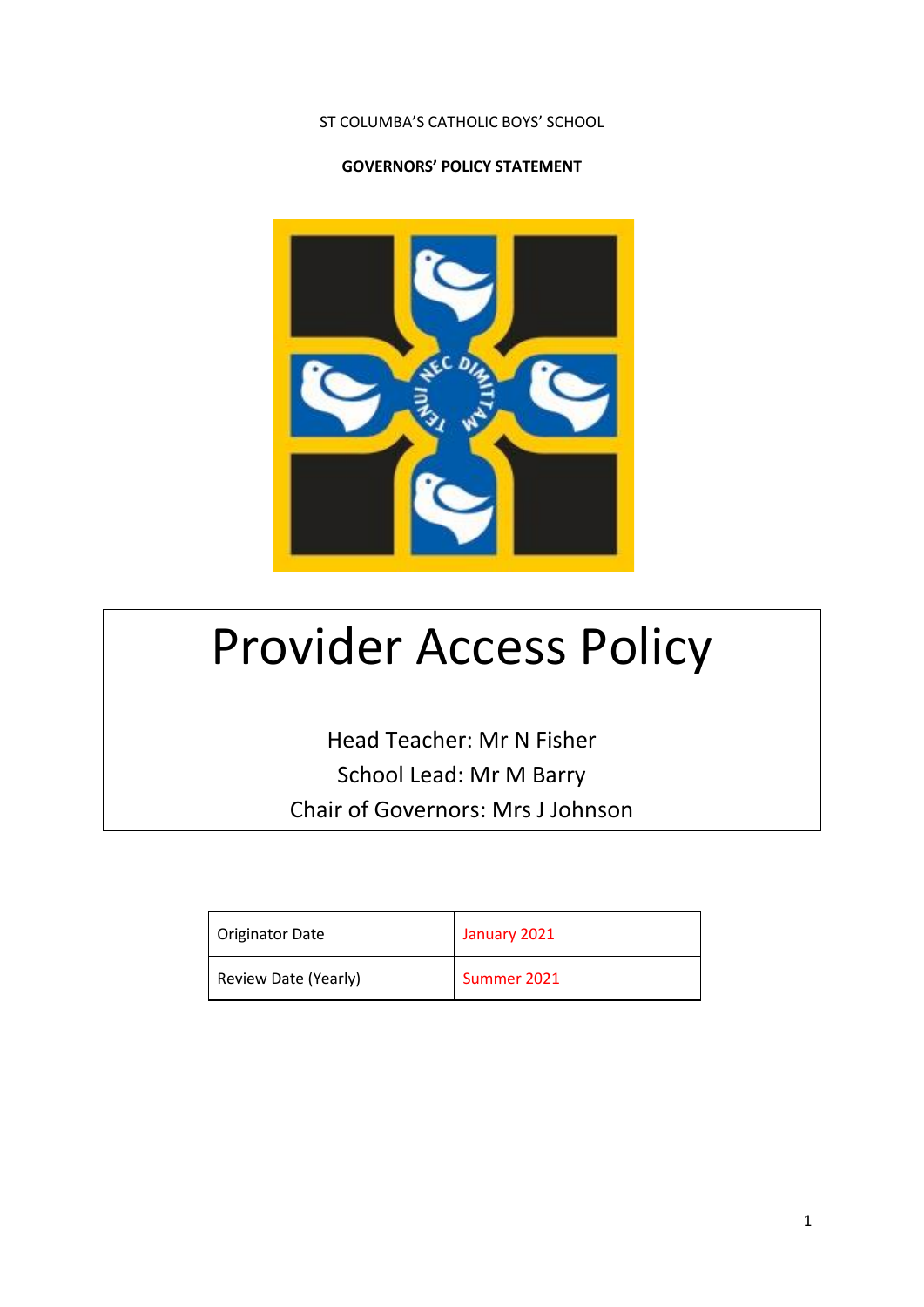### **VISION STATEMENT**

# *Our school is an inclusive place of learning that celebrates and welcomes diversity. Every member of our community is a unique and special creation of God and is known, cared for and valued for the contribution they make. Every student is challenged and supported to achieve his best.*

## **St Columba's Catholic Boy's School: Provider Access Policy**

#### **Introduction**

This policy statement sets out the school's arrangements for managing the access of providers to students at the school for the purpose of giving them information about the provider's education or training offer. This complies with the school's legal obligations under Section 42B of the Education Act 1997.

#### **Student entitlement**

All students in Years 8-11 are entitled:

- $\triangleright$  to find out about technical education qualifications and apprenticeships opportunities, as part of a careers programme which provides information on the full range of education and training options available at each transition point;
- $\triangleright$  to hear from a range of local providers about the opportunities they offer, including technical education and apprenticeships – through options events, assemblies and group discussions and taster events;
- $\triangleright$  to understand how to make applications for the full range of academic and technical courses.

#### **Management of provider access requests**

#### **Procedure**

A provider wishing to request access should contact:

Michael Barry | Careers Leader Telephone: 01322 553236 Email: [mby@st-columbas.bexley.sch.uk](mailto:mby@st-columbas.bexley.sch.uk)